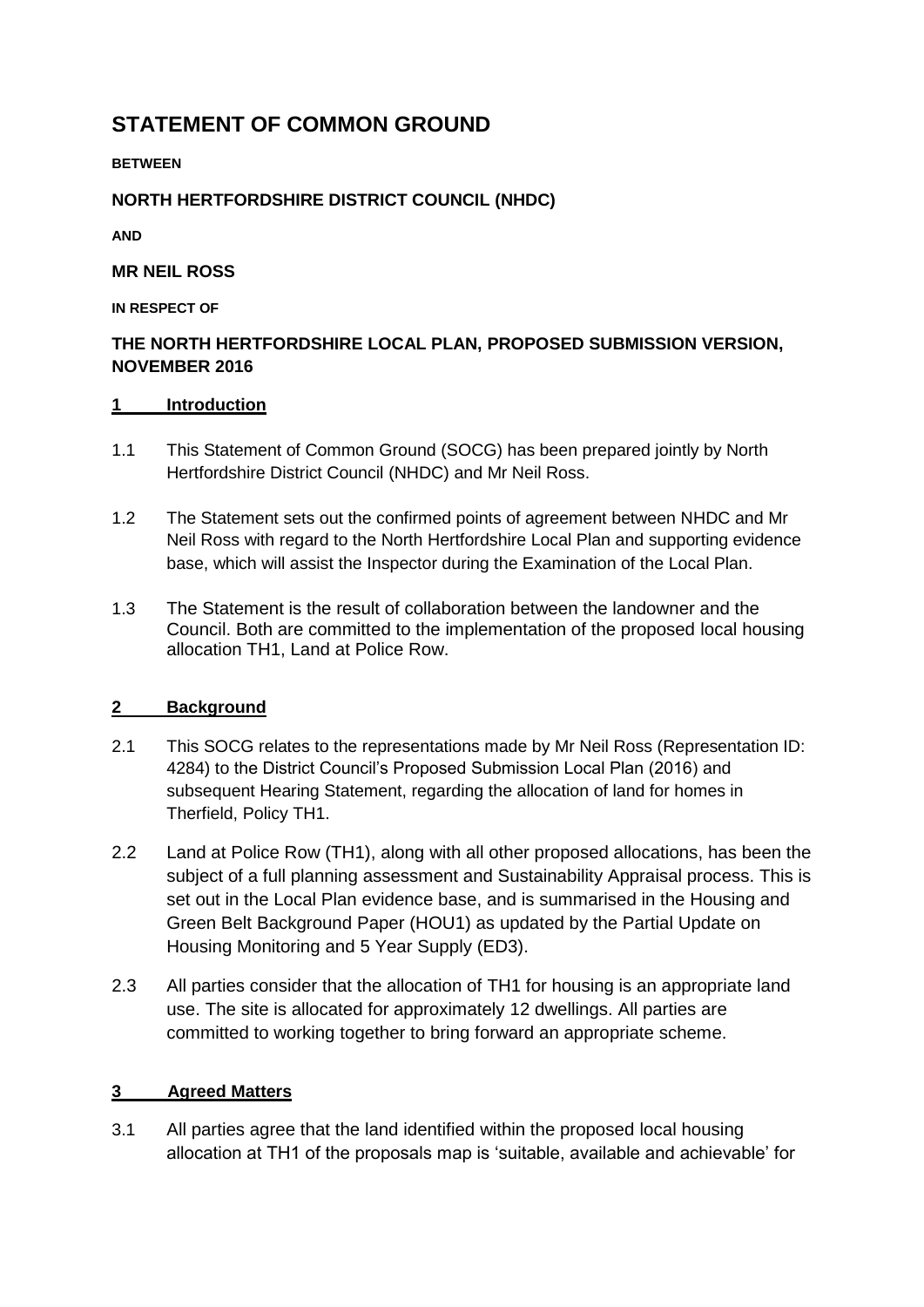development, meeting the criterion of effectiveness set out in paragraph 182 of the National Planning Policy Framework.

- 3.2 All parties **agree** to the proposed main modifications to Policy TH1 as presented in Appendix 1.
- 3.3 As a result of these changes, North Hertfordshire District Council and Mr Neil Ross **agree** that with these modifications, Policy TH1 is sound.

Nu Ros

Neil Ross Cllr David Levett

Land Owner Executive Member for Planning and Enterprise Signed on behalf of **North Hertfordshire District Council** 22 February 2018 22 February 2018